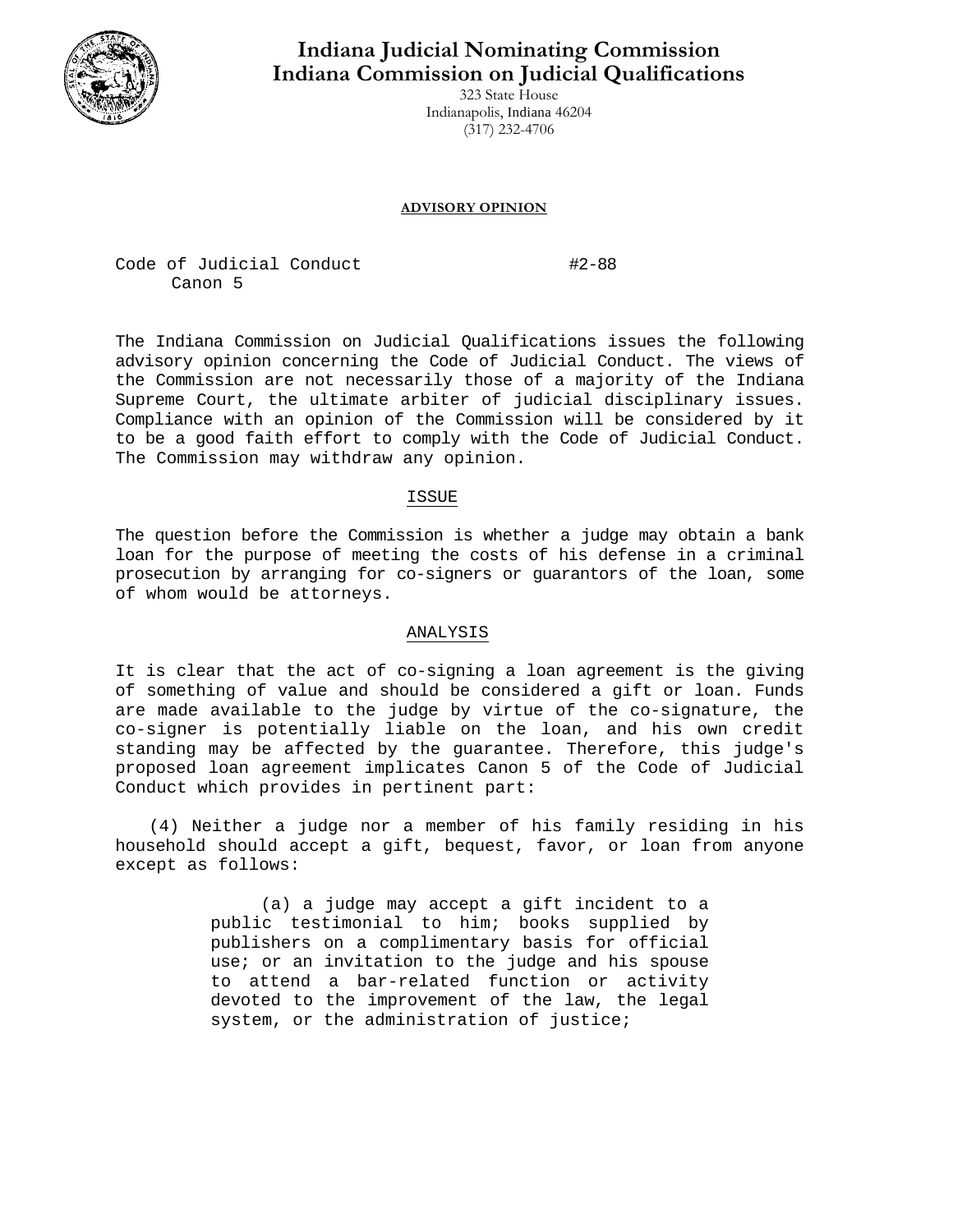(b) a judge or a member of his family residing in his household may accept ordinary social hospitality; a gift, bequest, favor, or loan from a relative; a wedding or engagement gift; a loan from a lending institution in its regular course of business on the same terms generally available to persons who are not judges; or a scholarship or fellowship awarded on the same terms applied to other applicants;

(c) a judge or a member of his family residing in his household may accept any other gift, bequest, favor, or loan only if the donor is not a party or other person whose interests have come or are likely to come before him, and, if its value exceeds \$100, the judge reports it in the same manner as he reports compensation in Canon 6C.

Thus, Canon 5 does not prohibit a judge from accepting gifts or favors, even from lawyers. See, ABA/BNA Manual on Professional Conduct, 61:803. Indeed, pursuant to  $5C(4)(a)$  and (b), a judge may accept ordinary social gifts, may obtain loans from lending institutions or relatives, may accept scholarships, tickets to certain functions, public testimonials, or books for official use. Canon 5 allows judges, to a reasonable degree, the privileges fairly afforded any citizen. See e.g., ABA/BNA Manual on Professional Conduct, ABA Model Standards, commentary to Canon 5, 1:343.

Canon  $5C(4)(c)$ , however, disallows gifts, loans, and favors in circumstances which would tend to taint the judiciary in fact or in appearance. Gifts other than those sanctioned in subsections (a) and (b) may not be received from individuals or parties whose interests have come or are likely to come before the judge. Clearly, the limitation applies to the attorneys of the interested parties as well. Thode, Reporter's Notes to Code of Judicial Conduct, 1973, p. 85. A gift or loan from an attorney or other interested party who has appeared or will appear before the judge, unless sanctioned outside of  $5C(4)(c)$ , creates the ineluctable appearance of impropriety. Matter of Litman (Minn.) 272 N.W.2d 264, 266 (1978). Therefore, this judge's proposed loan arrangement is appropriate only if the co-signers or guarantors have never and are unlikely to ever appear before him.

Those individuals who have appeared before the judge and therefore are not appropriate co-signers or guarantors can be identified easily by the judge. Those who are likely to appear in the future will be less easily ascertained. A judge should not accept as a guarantor an attorney whose practice involves court appearances in the county of the judge's jurisdiction, unless the limits of the attorney's practice and the judge's jurisdictional limits together make an appearance unlikely. Beyond this, the Commission is unable to draw clear lines and must require the judge to make ad hoc evaluations. It is not enough that the judge intends to disqualify himself if appearances are made in